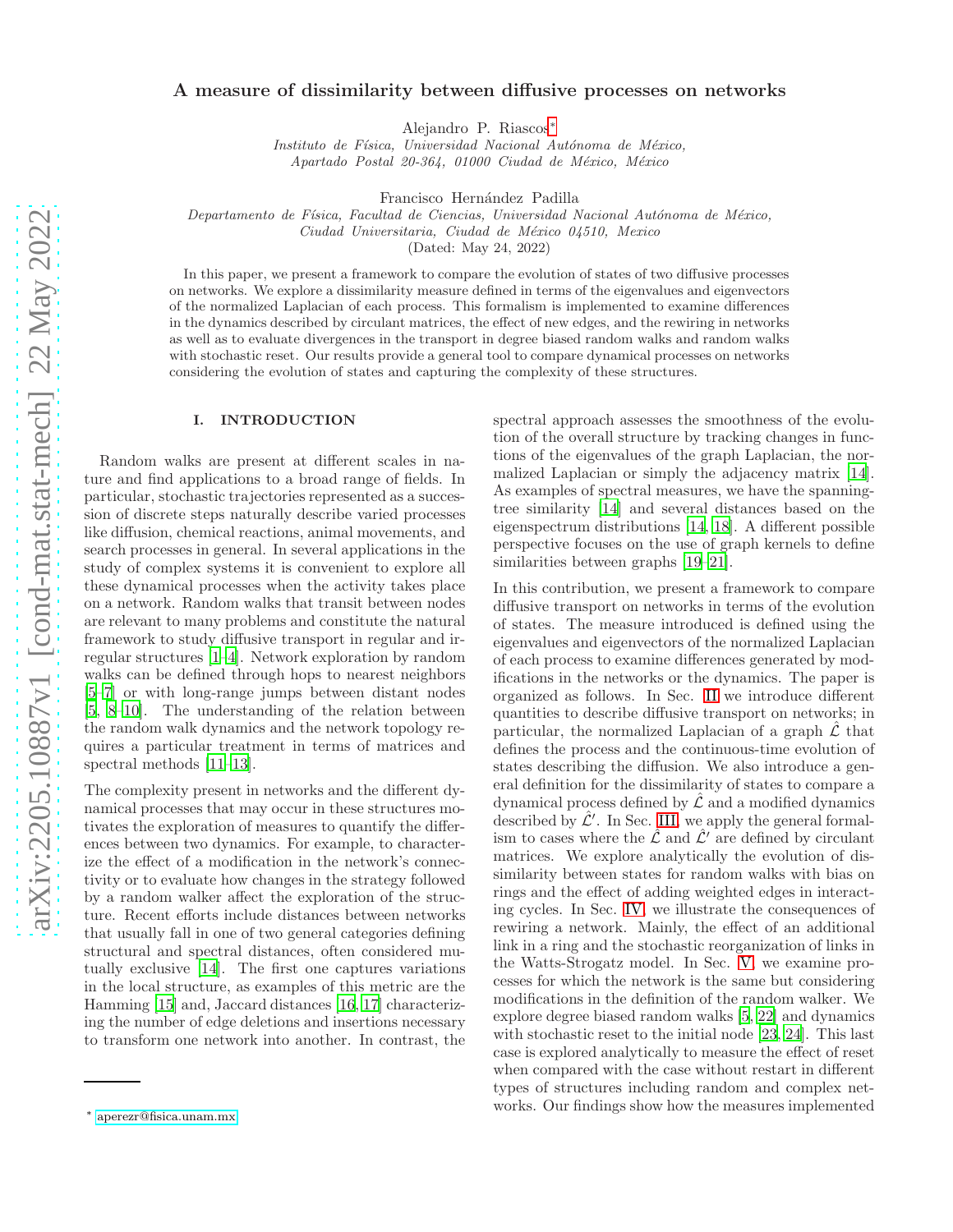allow quantifying differences in diffusive transport. The methods developed in this research are general and open the doors to a broad spectrum of tools applicable to different random walk strategies and dynamical processes on networks.

## <span id="page-1-0"></span>II. GENERAL THEORY

In this section, we present general definitions for the diffusion on networks and introduce a dissimilarity measure to compare two diffusive processes on these structures.

# A. Diffusive transport on networks

We consider connected networks with N nodes  $i =$  $1, \ldots, N$  described by the adjacency matrix **A** with elements  $A_{ij} = 1$  if there is a link between the nodes i, j, and  $A_{ij} = 0$  otherwise; also  $A_{ii} = 0$  to avoid loops in the network. The degree of the node  $i$  is given by  $k_i = \sum_{l=1}^{N} A_{il}.$ 

In addition, we have a Markovian random walk on the network where at each time  $t = 0, \Delta t, 2\Delta t, \ldots$  the random walker hops from node  $i$  to node  $j$  with a transition probability  $w_{i\rightarrow j}$  in a process without memory of the visited sites. All the elements  $w_{i\rightarrow j}$  define the dynamics on the network through a transition matrix  $W$  [\[2](#page-10-15), [6\]](#page-10-16), in general, this is a stochastic matrix due to the condition  $\sum_{j=1}^{N} w_{i \to j} = 1.$ 

The occupation probability  $p_{ij}(t)$  to start at time  $t = 0$ on node i and to reach the node j at time t satisfies the master equation [\[2](#page-10-15), [6](#page-10-16), [10](#page-10-5)]

$$
p_{ij}(t + \Delta t) = \sum_{l=1}^{N} p_{il}(t) w_{l \to j}.
$$
 (1)

For  $\Delta t$  small is valid the approximation

$$
\frac{dp_{ij}(t)}{dt} \approx -\frac{1}{\Delta t} \left[ p_{ij}(t) - \sum_{l=1}^{N} p_{il}(t) w_{l \to j} \right]
$$

$$
= -\frac{1}{\Delta t} \sum_{l=1}^{N} p_{il}(t) \left[ \delta_{lj} - w_{l \to j} \right], \tag{2}
$$

where  $\delta_{ij}$  denotes the Kronecker delta. In this manner, for continuous-time, the dynamics of the random walker is defined in terms of the normalized Laplacian matrix  $\hat{\mathcal{L}}$ with elements  $\mathcal{L}_{ij} = \delta_{ij} - w_{i \to j}$ . Therefore, we have the master equation [\[1](#page-10-0)]:

<span id="page-1-1"></span>
$$
\frac{dp_{ij}(t)}{dt} = -\sum_{l=1}^{N} p_{il}(t)\mathcal{L}_{lj},\qquad(3)
$$

where we express the time t in units  $\Delta t$ . Integrating Eq.  $(3)$ , all the temporal evolution of  $p_{ij}(t)$  is determined by

the operator  $\hat{\mathcal{U}}(t) = \exp[-\hat{\mathcal{L}} t]$ . Using Dirac's notation,  $p_{ij}(t)$  is given by

$$
p_{ij}(t) = \langle i | \exp[-\hat{\mathcal{L}} \, t] | j \rangle. \tag{4}
$$

Here  $|i\rangle$  denotes the vector with all its components equal to 0 except the *i*-th one, which is equal to 1,  $\langle i| = |i\rangle^T$ where T denotes the transpose of vectors.

Let us now introduce the state  $\langle \bar{\psi}_i(t) |$  that evolves with  $\hat{\mathcal{U}}(t)$  and is given by

<span id="page-1-5"></span>
$$
\langle \bar{\psi}_i(t) | \equiv \langle i | \exp[-\hat{\mathcal{L}} \, t]. \tag{5}
$$

Similarly, we have a second process that occurs on a network with N nodes. The process is described by the matrix  $\hat{\mathcal{L}}'$ . The differences between  $\hat{\mathcal{L}}$  and  $\hat{\mathcal{L}}'$  can be caused by network alterations as for example the addition of one or multiple edges or by modifications in the strategy that each random walker follows. The temporal evolution of the second process is given by

$$
\langle \bar{\psi}'_i(t) | \equiv \langle i | \exp[-\hat{\mathcal{L}}' t]. \tag{6}
$$

The state vectors  $\langle \bar{\psi}_i(t) |$  and  $\langle \bar{\psi}'_i(t) |$  have the counterpart as column vectors

<span id="page-1-6"></span>
$$
|\psi_i(t)\rangle \equiv \exp[-\hat{\mathcal{L}}\,t]|i\rangle, \qquad |\psi_i'(t)\rangle \equiv \exp[-\hat{\mathcal{L}}'\,t]|i\rangle. \tag{7}
$$

# B. A measure of dissimilarity

In order to establish a "dissimilarity" between the two dynamical processes defined by the modified Laplacians  $\hat{\mathcal{L}}$  and  $\hat{\mathcal{L}}'$ , we apply the equation for the cosine dissimilarity to compare the states of the systems generated for each operator and given by

<span id="page-1-2"></span>
$$
\mathcal{D}_i(\hat{\mathcal{L}}, \hat{\mathcal{L}}'; t) \equiv 1 - \frac{\langle \bar{\psi}_i(t) | \psi'_i(t) \rangle}{\sqrt{\langle \bar{\psi}_i(t) | \psi_i(t) \rangle \langle \bar{\psi}'_i(t) | \psi'_i(t) \rangle}}.
$$
(8)

In particular, to evaluate Eq. [\(8\)](#page-1-2), we require the spectral decomposition of the matrices  $\hat{\mathcal{L}}, \hat{\mathcal{L}}'$ .

For ergodic random walks, the transition matrix  $\bf{W}$  can be diagonalized. For right eigenvectors of W we have  $\mathbf{W}|\phi_i\rangle = \lambda_i |\phi_i\rangle$  for  $i = 1, ..., N$ , where for the set of eigenvalues  $\lambda_1 = 1$  is unique and  $|\lambda_m| \leq 1$  for  $m =$  $2, \ldots, N$ . On the other hand, from right eigenvectors we define a matrix **Z** with elements  $Z_{ij} = \langle i|\phi_j\rangle$ . The matrix **Z** is invertible, and a new set of vectors  $\langle \phi_i |$  is obtained by means of  $(\mathbf{Z}^{-1})_{ij} = \langle \bar{\phi}_i | j \rangle$ , then

<span id="page-1-3"></span>
$$
\delta_{ij} = (\mathbf{Z}^{-1}\mathbf{Z})_{ij} = \sum_{l=1}^{N} \langle \bar{\phi}_i | l \rangle \langle l | \phi_j \rangle = \langle \bar{\phi}_i | \phi_j \rangle \qquad (9)
$$

and

<span id="page-1-4"></span>
$$
\mathbb{I} = \mathbf{Z}\mathbf{Z}^{-1} = \sum_{l=1}^{N} |\phi_l\rangle \langle \bar{\phi}_l| , \qquad (10)
$$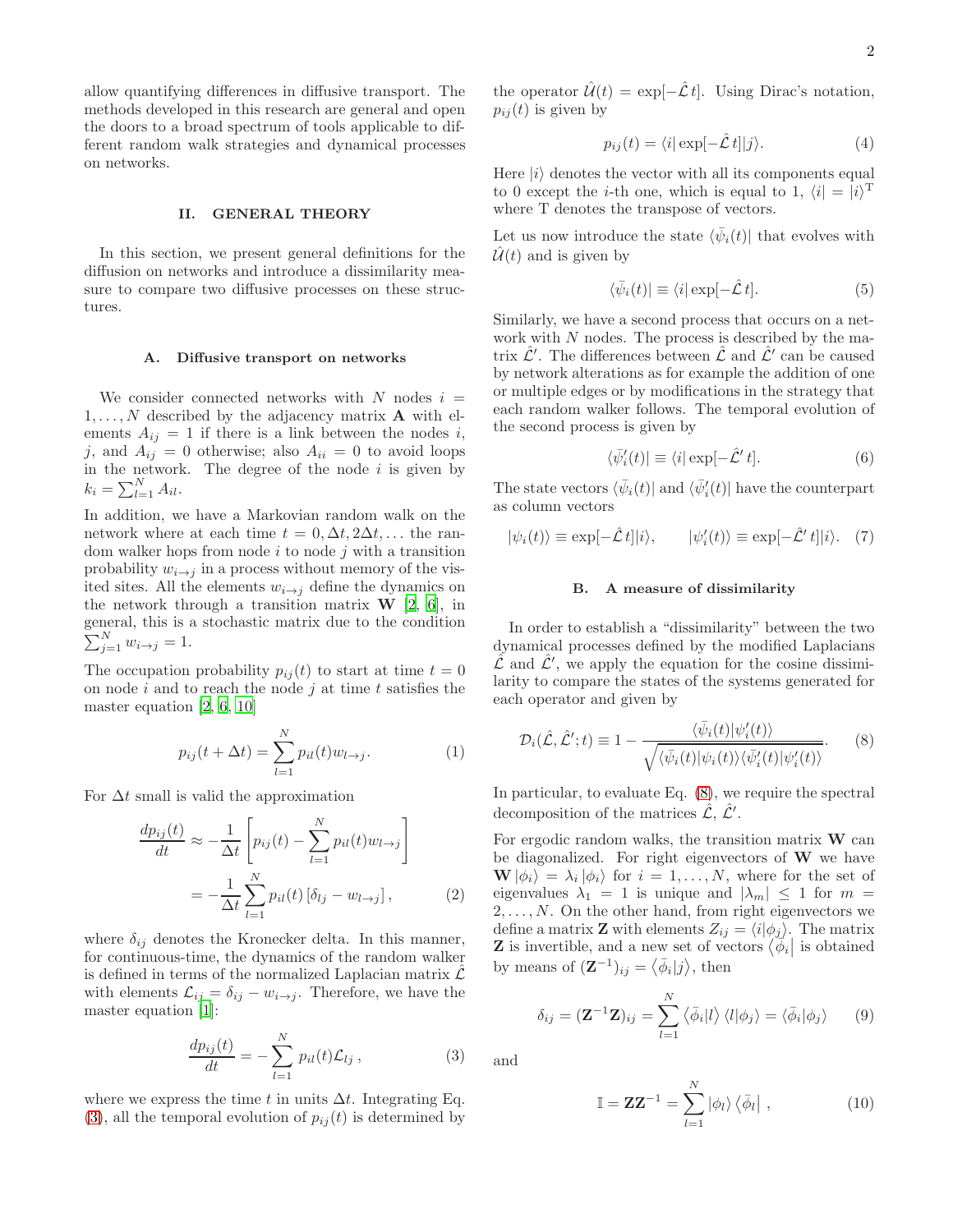where I is the  $N \times N$  identity matrix (see Refs. [\[5\]](#page-10-2) for a detailed description). The sets of left and right eigenvectors of **W** are the same for the normalized Laplacian  $\hat{\mathcal{L}}$ . The respective eigenvalues  $\xi_l$  of  $\hat{\mathcal{L}}$  are given by  $\overline{\xi_l} = 1 - \lambda_l$ . In a similar way, we can deduce the eigenvalues  $\xi'_{l}$  and eigenvectors  $|\phi'_i\rangle$ ,  $\langle \bar{\phi}'_l |$  of  $\hat{\mathcal{L}}'$ , satisfying the conditions in Eqs.  $(9)$  and  $(10)$ . Therefore, in terms of the sets of eigenvalues and eigenvectors of the matrices  $\hat{\mathcal{L}}, \hat{\mathcal{L}}'$ , we have

$$
\exp[-\hat{\mathcal{L}}t] = \sum_{l=1}^{N} \exp[-\xi_l t] |\phi_l\rangle \langle \bar{\phi}_l|, \qquad (11)
$$

$$
\exp[-\hat{\mathcal{L}}' t] = \sum_{l=1}^{N} \exp[-\xi'_{l} t] |\phi'_{l}\rangle \langle \bar{\phi}'_{l}|.
$$
 (12)

Then, by using the definitions in Eqs.  $(5)-(7)$  $(5)-(7)$ , we obtain

$$
\langle \bar{\psi}_i(t) | \psi'_i(t) \rangle = \sum_{l,m=1}^N e^{-(\xi_l + \xi'_m)t} \times \langle i | \phi_l \rangle \langle \bar{\phi}_l | \phi'_m \rangle \langle \bar{\phi}'_m | i \rangle. \quad (13)
$$

In this relation, the values  $\langle \bar{\phi}_l | \phi'_m \rangle$  quantify the differences between the two bases associated to  $\hat{\mathcal{L}}$ ,  $\hat{\mathcal{L}}'$ . In a similar manner, we have

$$
\langle \bar{\psi}_i(t) | \psi_i(t) \rangle = \sum_{l=1}^N e^{-2\xi_l t} \langle i | \phi_l \rangle \langle \bar{\phi}_l | i \rangle, \qquad (14)
$$

<span id="page-2-2"></span>
$$
\langle \bar{\psi}'_i(t) | \psi'_i(t) \rangle = \sum_{l=1}^N e^{-2\xi'_l t} \langle i | \phi'_l \rangle \langle \bar{\phi}'_l | i \rangle. \tag{15}
$$

Then, the introduction of Eqs.  $(13)-(15)$  $(13)-(15)$  in Eq.  $(8)$  allows the calculation of the cosine similarity  $\mathcal{D}_i(\hat{\mathcal{L}}, \hat{\mathcal{L}}'; t)$ considering the initial node  $i$ . In addition, it is convenient to calculate the global value

<span id="page-2-4"></span>
$$
\bar{\mathcal{D}}(t) \equiv \frac{1}{N} \sum_{i=1}^{N} |\mathcal{D}_i(\hat{\mathcal{L}}, \hat{\mathcal{L}}'; t)| \tag{16}
$$

and the maximum global dissimilarity given by

<span id="page-2-5"></span>
$$
|\bar{\mathcal{D}}|_{\text{max}} \equiv \max\{\bar{\mathcal{D}}(t) \forall t \ge 0\}. \tag{17}
$$

Finally, it is worth mentioning that in the temporal evolution given by Eq. [\(3\)](#page-1-1) for random walks defined in such a way that the walker can reach any node from any initial condition, the eigenvalue  $\xi_1 = 0$  is unique. The eigenvector associated to  $\xi_1 = 0$  defines the stationary distribution  $p_j^{\infty}(\hat{\mathcal{L}})$  that describes the probability for  $t \to \infty$  and takes the form

$$
p_j^{\infty}(\hat{\mathcal{L}}) = \langle i|\phi_1\rangle \langle \bar{\phi}_1|j\rangle. \tag{18}
$$

However,  $\langle i|\phi_1\rangle$  is constant and, as a consequence,  $p_j^{\infty}(\hat{\mathcal{L}})$ is independent of the initial condition. A similar result is valid for the dynamics with  $\mathcal{L}'$ 

$$
p_j^{\infty}(\hat{\mathcal{L}}') = \langle i|\phi'_1\rangle \langle \bar{\phi}'_1|j\rangle. \tag{19}
$$

Therefore, considering the limit  $t \to \infty$  for  $\mathcal{D}_i(\hat{\mathcal{L}}, \hat{\mathcal{L}}'; t)$  in Eq.  $(8)$ , we have

$$
\lim_{t \to \infty} \langle \bar{\psi}_i(t) | \psi_i(t) \rangle = \langle i | \phi_1 \rangle \langle \bar{\phi}_1 | i \rangle = p_i^{\infty}(\hat{\mathcal{L}}), \qquad (20)
$$

$$
\lim_{t \to \infty} \langle \bar{\psi}'_i(t) | \psi'_i(t) \rangle = \langle i | \phi'_1 \rangle \langle \bar{\phi}'_1 | i \rangle = p_i^{\infty}(\hat{\mathcal{L}}')
$$
 (21)

and

$$
\lim_{t \to \infty} \langle \bar{\psi}_i(t) | \psi'_i(t) \rangle = \langle i | \phi_1 \rangle \langle \bar{\phi}_1 | \phi'_1 \rangle \langle \bar{\phi}'_1 | i \rangle
$$
  
= 
$$
\sum_{l=1}^N \langle i | \phi_1 \rangle \langle \bar{\phi}_1 | l \rangle \langle l | \phi'_1 \rangle \langle \bar{\phi}'_1 | i \rangle = \sum_{l=1}^N p_l^{\infty}(\hat{\mathcal{L}}) p_i^{\infty}(\hat{\mathcal{L}}'),
$$
  
= 
$$
p_i^{\infty}(\hat{\mathcal{L}}')
$$
(22)

<span id="page-2-1"></span>to obtain

<span id="page-2-6"></span>
$$
\mathcal{D}_i(\hat{\mathcal{L}}, \hat{\mathcal{L}}'; t \to \infty) = 1 - \frac{p_i^{\infty}(\hat{\mathcal{L}}')}{\sqrt{p_i^{\infty}(\hat{\mathcal{L}}) p_i^{\infty}(\hat{\mathcal{L}}')}}.
$$
(23)

We see that  $\mathcal{D}_i(\hat{\mathcal{L}}, \hat{\mathcal{L}}'; t \to \infty)$  is a comparison of the stationary probability distributions associated to the processes defined by  $\hat{\mathcal{L}}$  and  $\hat{\mathcal{L}}'$ . In particular, if the stationary distributions of these processes coincide, we have  $\mathcal{D}_i(\hat{\mathcal{L}}, \hat{\mathcal{L}}'; t \to \infty) = 0.$ 

## <span id="page-2-0"></span>III. DYNAMICS ON CIRCULANT NETWORKS

In this section, we apply the general theory in Sec. [II](#page-1-0) to the study of processes defined in terms of circulant matrices. The results are illustrated with the analysis of diffusive transport on interacting cycles and biased random walks on rings.

#### A. Circulant matrices

Let us now apply the general definition in Eq. [\(8\)](#page-1-2) to the particular case where  $\hat{\mathcal{L}}$  and  $\hat{\mathcal{L}}'$  are defined by circulant matrices. A circulant matrix C is a  $N \times N$ matrix defined by [\[13](#page-10-7)]

<span id="page-2-3"></span>
$$
\mathbf{C} = \begin{pmatrix} c_0 & c_{N-1} & c_{N-2} & \dots & c_1 \\ c_1 & c_0 & c_{N-1} & \dots & c_2 \\ c_2 & c_1 & c_0 & \dots & c_3 \\ \vdots & \vdots & \vdots & \ddots & \vdots \\ c_{N-1} & c_{N-2} & c_{N-3} & \dots & c_0 \end{pmatrix}, \quad (24)
$$

with entries denoted by  $C_{ij}$ . Then, each column has real elements  $c_0, c_1, \ldots, c_{N-1}$  ordered in such a way that  $c_0$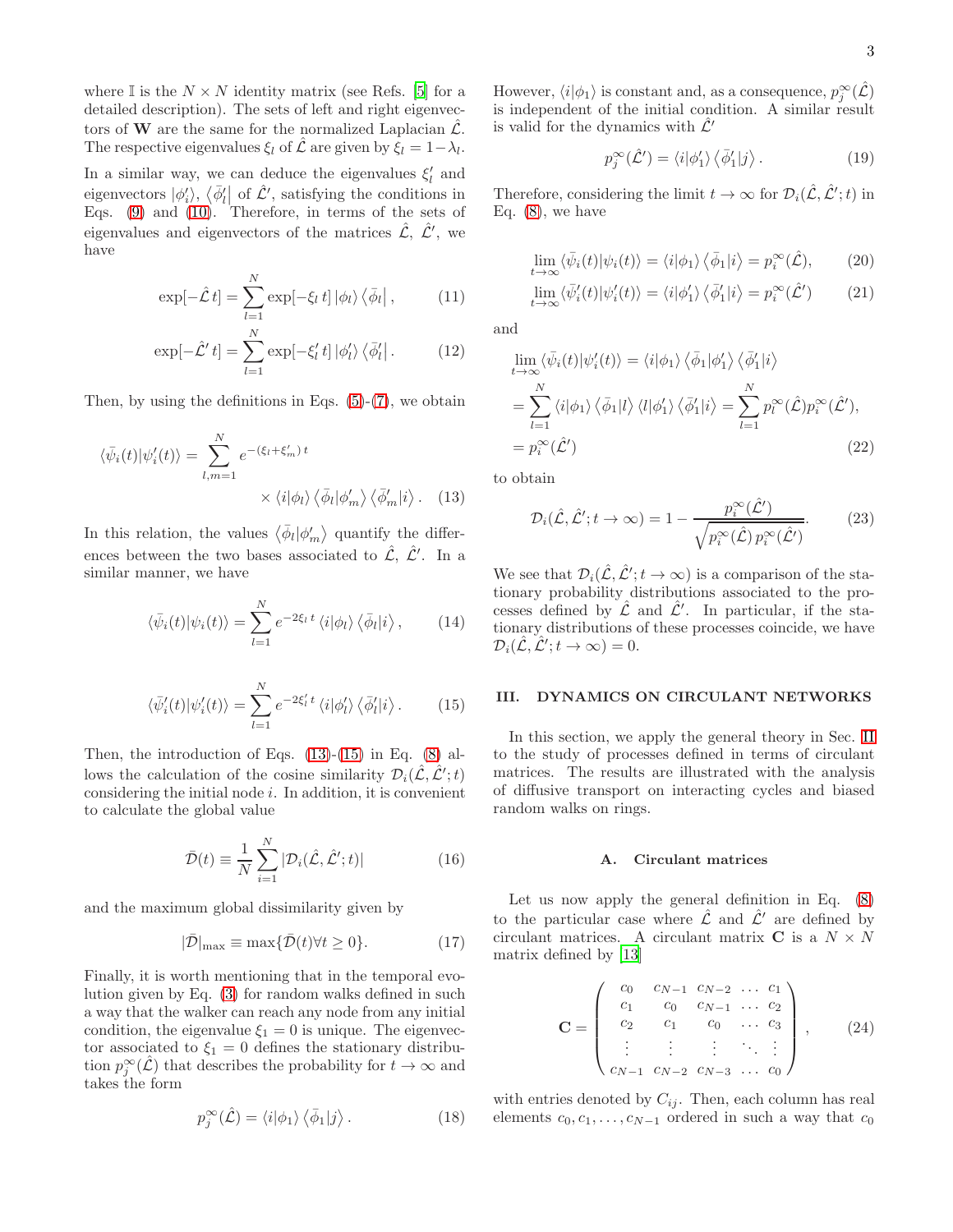describes the diagonal elements and  $C_{ij} = c_{(i-j) \text{mod} N}$ . In addition, the elementary circulating matrix  $\bf{E}$  is defined, with all its null elements except  $c_1 = 1$ . From **E**, the integer powers  $\mathbf{E}^l$  for  $l = 0, 1, 2, ..., N - 1$  are also circulant matrices with null elements except  $c_l = 1$ . Therefore, Eq. [\(24\)](#page-2-3) can be expressed as [\[13\]](#page-10-7)

<span id="page-3-0"></span>
$$
\mathbf{C} = \sum_{m=0}^{N-1} c_m \mathbf{E}^m,
$$
 (25)

where  $\mathbb{I} = \mathbf{E}^0$ . Furthermore, the relation  $\mathbf{E}^N = \mathbb{I}$  requires that the eigenvalues  $\nu$  of **E** satisfy  $\nu^N = 1$ ; therefore, those eigenvalues are given by [\[13\]](#page-10-7)

$$
\nu_l = e^{i\frac{2\pi (l-1)}{N}}
$$
 for  $l = 1, ..., N,$  (26)

with  $i \equiv \sqrt{-1}$ . The respective eigenvectors  $\{|\Psi_m\rangle\}_{m=1}^N$ have the components  $\langle l|\Psi_m\rangle = \frac{1}{\sqrt{l}}$  $\frac{1}{N}e^{-i\frac{2\pi}{N}(l-1)(m-1)}$  and  $\langle \Psi_l | m \rangle = \frac{1}{\sqrt{l}}$  $\frac{1}{N}e^{i\frac{2\pi}{N}(l-1)(m-1)}$  [\[13\]](#page-10-7). Now, considering Eq. [\(25\)](#page-3-0), the eigenvectors  $|\Psi_l\rangle$  satisfy  $\mathbf{C}|\Psi_l\rangle = \eta_l |\Psi_l\rangle$ , where the eigenvalues  $\eta_l$  are given by (see Ref. [\[13](#page-10-7)] for details)

<span id="page-3-1"></span>
$$
\eta_l = \sum_{m=0}^{N-1} c_m e^{i\frac{2\pi}{N}(l-1)m} \tag{27}
$$

for  $l = 1, 2, \ldots, N$ . All these analytical results show that the eigenvectors of circulant matrices are the same, whereas the respective eigenvalues include the values of the coefficients  $c_0, c_1, \ldots, c_{N-1}$ .

Then, if both matrices  $\hat{\mathcal{L}}$  and  $\hat{\mathcal{L}}'$  are circulant, in the expressions in Eqs. [\(13\)](#page-2-1)-[\(15\)](#page-2-2), we have  $\langle \bar{\phi}_l | \phi'_m \rangle = \delta_{lm}$ ,  $\langle i|\phi_l\rangle \langle \bar{\phi}_l|i\rangle = \langle i|\phi_l'\rangle \langle \bar{\phi}_l'|i\rangle = 1/N$ , therefore

$$
\langle \bar{\psi}_i(t) | \psi'_i(t) \rangle = \frac{1}{N} \sum_{l=1}^N e^{-(\xi_l + \xi'_l)t}, \tag{28}
$$

$$
\langle \bar{\psi}_i(t) | \psi_i(t) \rangle = \frac{1}{N} \sum_{l=1}^{N} e^{-2\xi_l t}, \qquad (29)
$$

$$
\langle \bar{\psi}'_i(t) | \psi'_i(t) \rangle = \frac{1}{N} \sum_{l=1}^N e^{-2\xi'_l t}.
$$
 (30)

As a consequence, Eq. [\(8\)](#page-1-2) takes the form

<span id="page-3-2"></span>
$$
\mathcal{D}(t) = 1 - \frac{\sum_{l=1}^{N} e^{-(\xi_l + \xi'_l)t}}{\sqrt{\sum_{l=1}^{N} e^{-2\xi_l t} \sum_{m=1}^{N} e^{-2\xi'_m t}}}
$$
(31)

where the eigenvalues  $\xi_l$ ,  $\xi'_l$  are given by Eq. [\(27\)](#page-3-1) considering the respective entries defining  $\hat{\mathcal{L}}$  and  $\hat{\mathcal{L}}'$ . In contrast with the general definition in Eq.  $(8)$ , in Eq.  $(31)$  we see that  $\mathcal{D}(t)$  is independent of the initial node *i*. This is

because, when  $\hat{\mathcal{L}}$  and  $\hat{\mathcal{L}}'$  are circulant matrices, the symmetry of the dynamics allows each node to be seen as equivalent. This is the case, for example, when we define a standard random walker in a regular network.

As particular limits of  $\mathcal{D}(t)$ , we have  $\mathcal{D}(0) = 0$  and  $\lim_{t\to\infty} \mathcal{D}(t) = 0$ ; then, it is convenient to define a maximum dissimilarity given by

<span id="page-3-5"></span>
$$
|\mathcal{D}|_{\max} \equiv \max\{|\mathcal{D}(t)| \forall t \ge 0\}.
$$
 (32)

In the following, we evaluate two particular cases in which the values of  $\mathcal{D}(t)$  and  $|\mathcal{D}|_{\text{max}}$  are studied.

## <span id="page-3-6"></span>B. Diffusion on interacting cycles

In this section, we explore the dynamics of a standard random walker with transition probabilities defined by  $w_{i\rightarrow j} = A_{ij}/k_i$  [\[5,](#page-10-2) [6\]](#page-10-16). The random walker hops between nodes with equal probability from one node to one of its neighbors. For the dynamics on a finite ring with N nodes, the modified Laplacian  $\hat{\mathcal{L}}$  is a circulant matrix defined by  $c_0 = 1$ ,  $c_1 = -1/2$ ,  $c_{N-1} = -1/2$ , therefore, through the application of Eq. [\(27\)](#page-3-1) we have the eigenvalues of  $\hat{\mathcal{L}}$ 

<span id="page-3-3"></span>
$$
\xi_l = 1 - \cos\left[\frac{2\pi}{N}(l-1)\right].\tag{33}
$$

For the dynamics with  $\hat{\mathcal{L}}'$ , we consider a modification of the initial ring with  $N$  nodes to add a set of edges with a weight  $\epsilon > 0$  linking each node with nodes at distance 2 in the original ring. The new edges are an extension of the local neighborhood with interactions weighted with the parameter  $\epsilon$ . In this structure, a random walker moving through the links and considering the weights is defined by a circulant matrix  $\mathcal{L}'$  with non-null elements  $c_0 = 1$ ,  $c_1 = c_{N-1} = -1/(2 + 2\epsilon), c_2 = c_{N-2} = -\epsilon/(2 + 2\epsilon).$ Therefore, the application of Eq. [\(27\)](#page-3-1) allows to deduce the eigenvalues for  $\hat{\mathcal{L}}'$  given by

<span id="page-3-4"></span>
$$
\xi'_{l} = 1 - \frac{1}{1+\epsilon} \cos\left[\frac{2\pi}{N}(l-1)\right] - \frac{\epsilon}{1+\epsilon} \cos\left[\frac{4\pi}{N}(l-1)\right]
$$
(34)

with  $\epsilon \geq 0$ . In particular, the limit  $\epsilon \to 0$  recovers the result in Eq. [\(33\)](#page-3-3) for a ring. Then, from the analytical results for the eigenvalues in Eqs. [\(33\)](#page-3-3) and [\(34\)](#page-3-4), we can evaluate the dissimilarity  $\mathcal{D}(t)$  in Eq. [\(31\)](#page-3-2) between the dynamics on the ring and the case with weighted links. The results are reported in Fig. [1](#page-4-0) for different values of  $\epsilon$  and sizes N.

In panels [1\(](#page-4-0)a)-(c), we present  $\mathcal{D}(t)$  as function of t using  $0.1 \leq \epsilon \leq 10$ , the numerical results are shown with curves with  $\epsilon$  codified in the colorbar for networks with  $N = 10, 100, 200$ . If  $\epsilon \ll 1$ , the results show that  $\mathcal{D}(t)$  is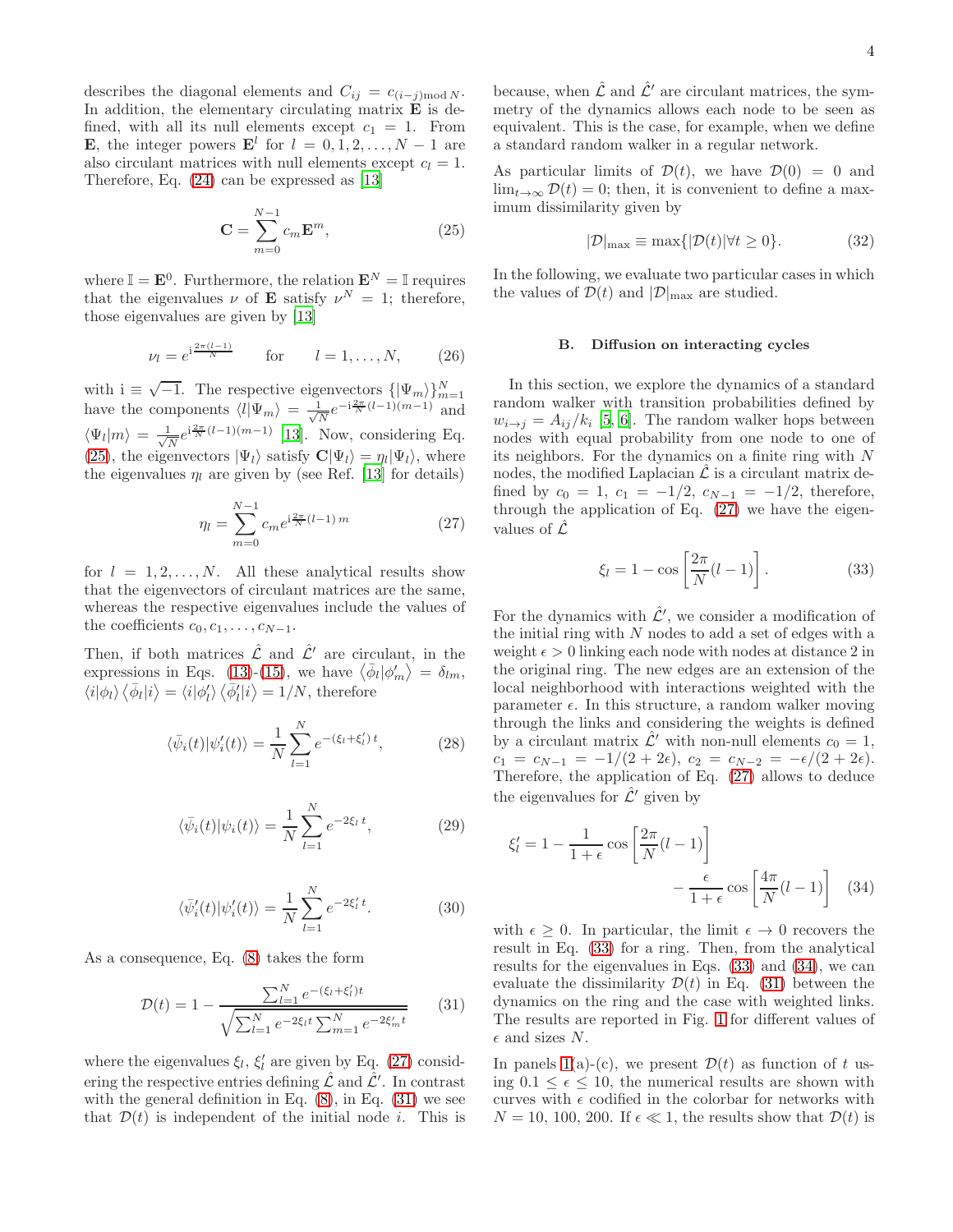

<span id="page-4-0"></span>FIG. 1. Dissimilarity between the standard diffusion on a ring and on weighted interacting cycles.  $\mathcal{D}(t)$  as a function of t for networks with sizes: (a)  $N = 10$ , (b)  $N = 100$ , (c)  $N = 200$ , the weights  $\epsilon$  are codified in the colorbar. The results are obtained with the numerical evaluation of Eq. [\(31\)](#page-3-2) with the eigenvalues [\(33\)](#page-3-3) and [\(34\)](#page-3-4). (d)  $|\mathcal{D}|_{\text{max}}$  in Eq. [\(32\)](#page-3-5) as a function of  $\epsilon$  for networks with different sizes N.

relatively small for all t. On the other hand, for  $\epsilon > 0$ ,  $\mathcal{D}(t)$  presents two relative maximums, this is clear for the cases with  $\epsilon \gg 1$  and N large [Figs. [1\(](#page-4-0)b)-(c)]; however, for  $N = 10$  [Fig. [1\(](#page-4-0)a)] the two peaks overlap. In the results, a first maximum is found at small times  $t \approx 2$ because the two random walk dynamics initially differ due to the effect of the weighted links with  $\epsilon$ . However, this modification is local, the global effect at large times produces a second peak, something that is clear in cases where  $\epsilon \gg 1$ . For t very large,  $\mathcal{D}(t) \rightarrow 0$  since the two processes have the same stationary probability  $p_j^{\infty}(\hat{\mathcal{L}}) = p_j^{\infty}(\hat{\mathcal{L}}') = 1/N.$ 

In Fig. [1\(](#page-4-0)d) we depict  $|\mathcal{D}|_{\text{max}}$  that gives the the maximum  $|\mathcal{D}(t)|$  for  $t > 0$ . We represent  $|\mathcal{D}|_{\text{max}}$  as a function of  $\epsilon$  for  $N = 10, 50, 100, 150, 200$ . The results show that  $|\mathcal{D}|_{\text{max}}$  increases monotonically with  $\epsilon$ , the observed values are similar for large rings (with  $N \geq 50$ ), some differences appear for the network with  $N = 10$ .

### C. Biased transport on rings

A second example for the dissimilarity between dynamical processes defined with circulant matrices is obtained when we compare the standard random walk on a ring with a matrix  $\hat{\mathcal{L}}$  with non-null elements  $c_0 = 1, c_1 =$  $c_{N-1} = -1/2$  and eigenvalues given in Eq. [\(33\)](#page-3-3) with the biased transport on a ring defined by a modified Laplacian  $\mathcal{L}'$  with non-null elements  $c_0 = 1$ ,  $c_1 = -(1 - \rho)$ ,  $c_{N-1} = -\rho$  with  $0 \leq \rho \leq 1$ . In this case,  $\rho$  and  $1 - \rho$  define the probabilities to pass from one node to one of the two neighbors on a ring (on a circular layout, at each node the walker chooses to move clockwise with probability  $\rho$  and counterclockwise with probability  $1 - \rho$ ). Therefore, the application of Eq. [\(27\)](#page-3-1) leads to the eigenvalues of  $\mathcal{L}'$ 

$$
\xi'_{l} = 1 - (1 - \rho) \exp\left[i\frac{2\pi}{N}(l-1)\right] - \rho \exp\left[-i\frac{2\pi}{N}(l-1)\right].
$$
 (35)

The unbiased dynamics defined by  $\hat{\mathcal{L}}$  is recovered when  $\rho = 1/2$ . In particular, using  $\varphi_l \equiv \frac{2\pi}{N}(l-1)$ , we can rewrite Eq. [\(35\)](#page-4-1) to have

<span id="page-4-2"></span><span id="page-4-1"></span>
$$
\xi'_l = \xi_l + i(2\rho - 1)\sin\varphi_l. \tag{36}
$$

The value  $\Delta_l = (2\rho - 1) \sin \varphi_l$  quantifies the modifications in the eigenvalues  $\xi_l$  of  $\hat{\mathcal{L}}$  in Eq. [\(33\)](#page-3-3). In particular, the asymmetry of the transport produces complex eigenvalues generating an oscillatory behavior in the values of  $\mathcal{D}(t)$ , in particular in Eq. [\(31\)](#page-3-2) the two sums including information of  $\hat{\mathcal{L}}'$  take the form

$$
\sum_{l=1}^{N} e^{-(\xi_l + \xi'_l)t} = \sum_{l=1}^{N} e^{-2\xi_l t} \cos[(2\rho - 1)t \sin \varphi_l], \qquad (37)
$$

$$
\sum_{l=1}^{N} e^{-2\xi'_{l}t} = \sum_{l=1}^{N} e^{-2\xi_{l}t} \cos[2(2\rho - 1)t \sin \varphi_{l}]. \quad (38)
$$

In Fig. [2](#page-5-1) we explore the numerical values of  $\mathcal{D}(t)$  and  $|\mathcal{D}|_{\text{max}}$  for  $0.5 \leq \rho < 1$ . In Fig. [2\(](#page-5-1)a), we show  $\mathcal{D}(t)$  as a function of t for  $\rho = 0.5, 0.55, \ldots, 0.75$ . The results illustrate the oscillatory behavior of  $\mathcal{D}(t)$  for different values of  $\rho$ . For  $\rho = 1/2$ ,  $\mathcal{D}(t) = 0$ . In Fig. [2\(](#page-5-1)b), we depict the maximum value of  $|\mathcal{D}(t)|$  as a function of  $\rho$  for rings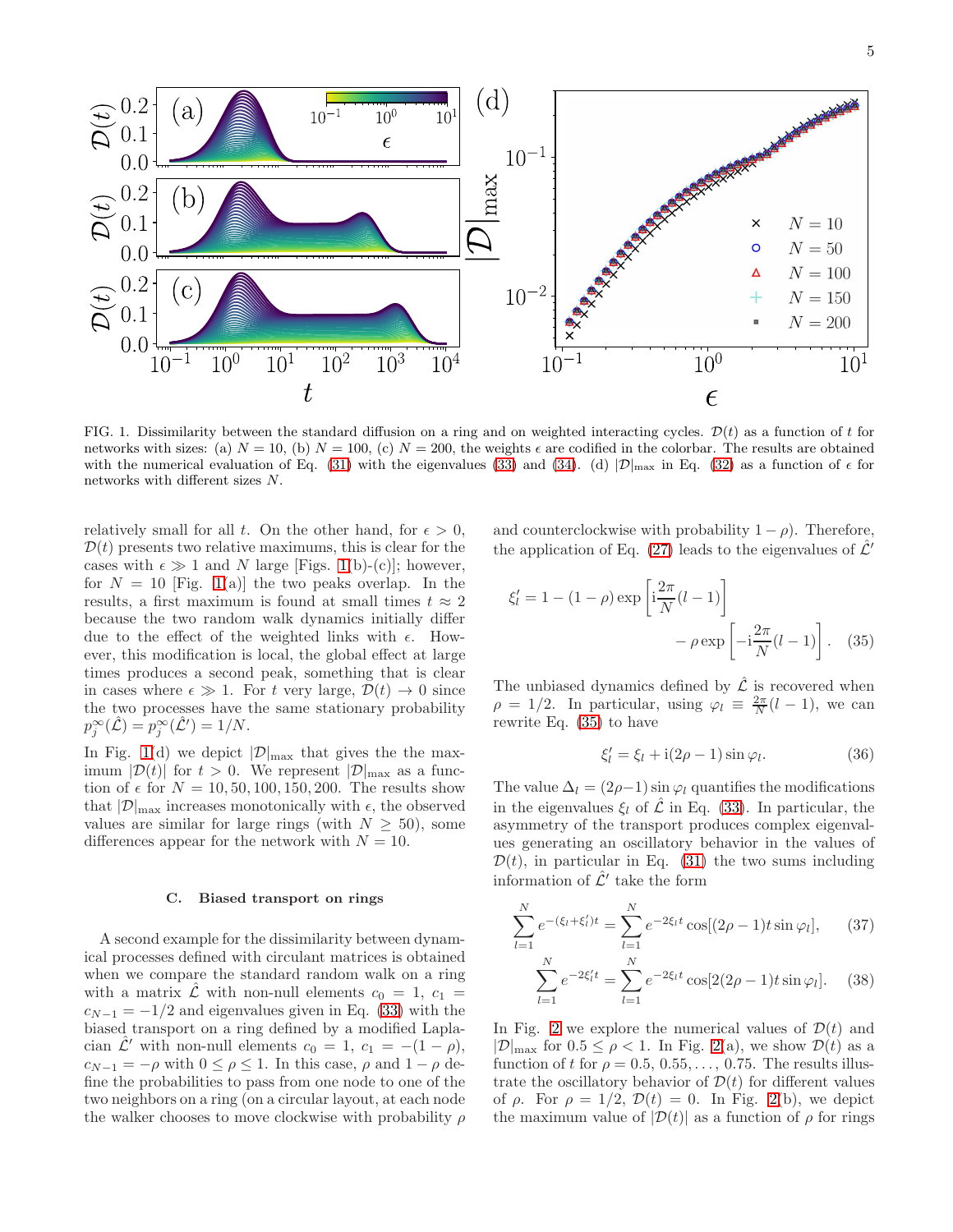

<span id="page-5-1"></span>FIG. 2. Dissimilarity between the standard diffusion and the biased transport on rings. (a)  $\mathcal{D}(t)$  as a function of t for different bias  $\rho$ , the results are obtained with the numerical evaluation of Eq. [\(31\)](#page-3-2) with the eigenvalues in Eqs. [\(33\)](#page-3-3) and [\(36\)](#page-4-2) for networks with  $N = 100$ . (b)  $|\mathcal{D}|_{\text{max}}$  in Eq. [\(32\)](#page-3-5) as a function of  $\rho$  for rings with sizes  $N = 50, 100, 150, 200$ .

with sizes  $N = 50, 100, 150, 200$ . The results for  $|\mathcal{D}|_{\text{max}}$ increase monotonically in the interval  $0.5 < \rho < 1$  and for large rings  $|\mathcal{D}|_{\text{max}} \gg 1$  for  $\rho > 0.9$  showing that these cases differ significantly when compared with the unbiased transport. In particular  $\rho = 1$  produces a deterministic case where the walker moves only clockwise (or only counterclockwise) visiting one of the nearest neighbors at each step, this deterministic limit is completely different of the random dynamics generated with  $\rho = 1/2$ .

# <span id="page-5-0"></span>IV. CHARACTERIZING THE EFFECT OF REWIRING

In the cases aforementioned for circulant matrices in Sec. [III,](#page-2-0) all the nodes suffered the same modifications in the second process defined by  $\hat{\mathcal{L}}'$ . In this manner,  $\mathcal{D}(t)$ in Eq. [\(31\)](#page-3-2) captures the differences between the two dynamical processes analyzed. However, other modifications of the Laplacian  $\mathcal{L}'$  may be due to heterogeneous alterations in the nodes. In this section, we explore two cases where we compare the effect of introducing a new edge in a ring and the differences generated by random rewiring in a regular network.

## A. Ring with an additional link

In this case, we compare the dynamics generated by  $\mathcal{L}$ for a standard random walk on a ring with N nodes as defined in Sec. [III B.](#page-3-6) The second process generated by  $\mathcal{L}'$ describes the same dynamics but on a different network defined by a ring with an additional edge connecting two nodes at a distance  $\ell = 2, 3, \ldots, \lfloor N/2 \rfloor$  in the original

ring. In the graph theory literature this type of edge is called a chord [\[25\]](#page-11-3).

In the following, we explore the effect of  $\ell$  when we compare the diffusive dynamics in the ring and the ring with a chord. Here, it is worth mentioning that in all the cases the matrices  $\mathcal L$  and  $\mathcal L'$  differ in particular entries. However, for any  $\ell$ , we have  $\sum_{i,j} |\mathcal{L}_{ij} - \mathcal{L}'_{ij}| = 4/3$ , showing that the direct comparison of the matrical elements does not capture the differences between the dynamics generated by  $\hat{\mathcal{L}}$  and  $\hat{\mathcal{L}}'$ .

Therefore, for a comparison of  $\hat{\mathcal{L}}$  and  $\hat{\mathcal{L}}'$  in the context of diffusive transport, we use the average value  $\bar{\mathcal{D}}(t)$  in Eq. [\(16\)](#page-2-4) and its maximum value  $|\bar{\mathcal{D}}|_{\text{max}}$  in Eq. [\(17\)](#page-2-5). The numerical results for networks with  $N = 50, 100, 200$  are shown in Fig. [3.](#page-6-0) In panels  $3(a)-(c)$  $3(a)-(c)$  we depict  $\overline{\mathcal{D}}(t)$  as a function of  $t$ , the results are presented as different curves generated for  $\ell = 2, 3, \ldots, |N/2|$ . The numerical values of  $\mathcal{D}(t)$  show that  $\mathcal{D}(t) \approx 0$  for t small, then  $\mathcal{D}(t)$  gradually increases; in particular, for  $\ell = 2$ , the increments are monotonic until reaching a plateau. For  $\ell \gg 2$  we observe a peak that rises with  $\ell$ . The results are in good agreement with the fact that introducing a chord with small  $\ell$ , the average of  $|\mathcal{D}_i(\hat{\mathcal{L}}, \hat{\mathcal{L}}'; t)|$  over all the nodes i are small since the chord only produces little variations affecting the global dynamics, these differences reduce when we increase the size of the network  $N$ . Furthermore,  $\ell$  large creates greater connectivity that substantially changes the dynamics with respect to the original ring. The results show that for  $\ell$  large, the time t where is produced the maximum of  $\mathcal{D}(t)$  increases with the size of the network.

On the other hand, in the limit  $t \to \infty$ ,  $\mathcal{D}(t)$  shows a comparison between the two stationary distributions of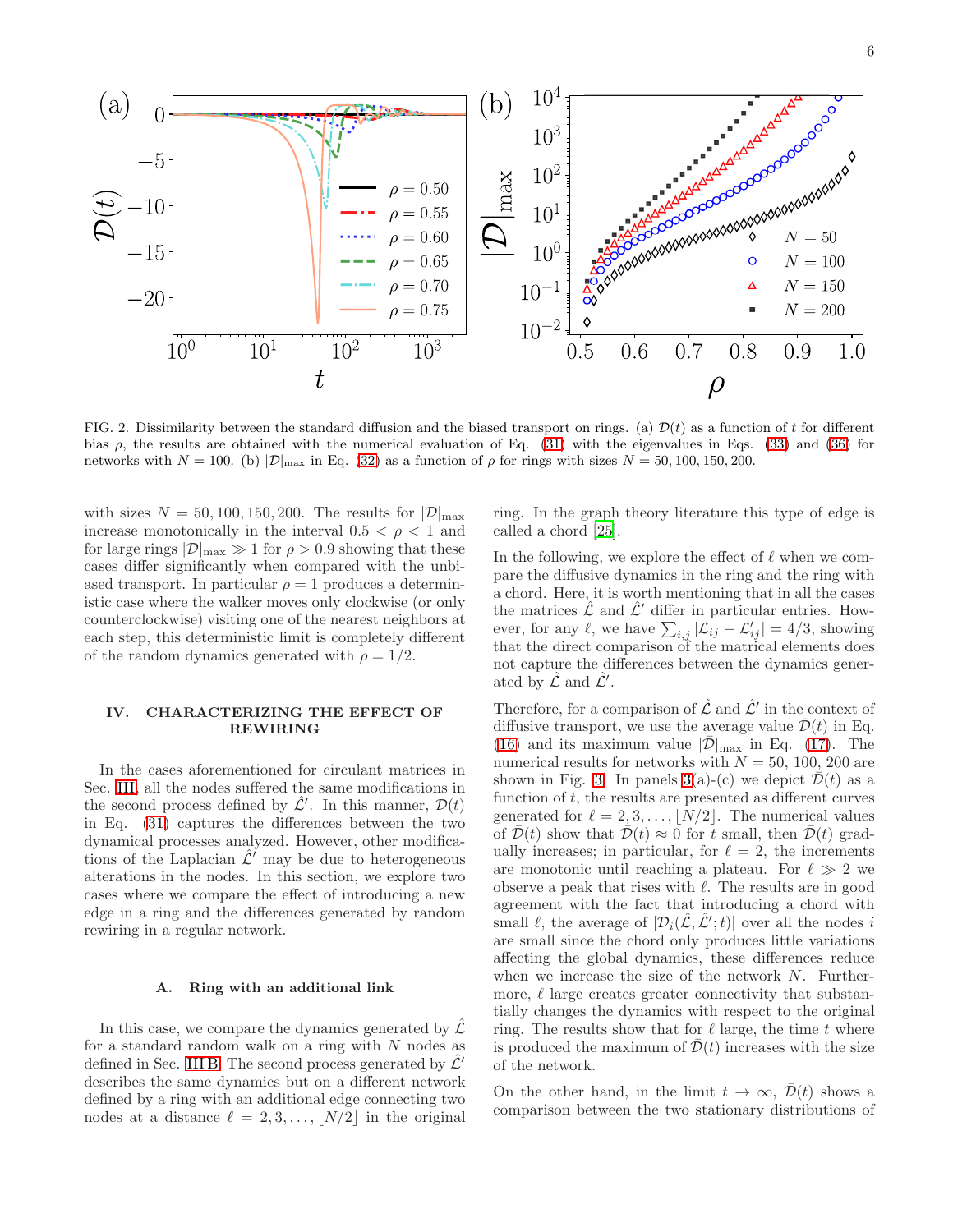

<span id="page-6-0"></span>FIG. 3. Dissimilarity between the standard diffusion on a ring and on a ring with an additional edge.  $\hat{\mathcal{D}}(t)$  as a function of t for different values of  $\ell = 2, 3, \ldots, \lfloor N/2 \rfloor$ , codified in the colorbar. The results are obtained with the numerical evaluation of Eqs. [\(8\)](#page-1-2) and [\(16\)](#page-2-4) for networks with: (a)  $N = 50$ , (b)  $N = 100$ , (c)  $N = 200$ . (d)  $|\hat{\mathcal{D}}|_{\text{max}}$  in Eq. [\(17\)](#page-2-5) as a function of  $\ell/N$  for networks with  $N = 50, 100, 200$ .

the random walk dynamics generated with  $\hat{\mathcal{L}}$ ,  $\hat{\mathcal{L}}'$ . Using Eq. [\(23\)](#page-2-6)

$$
\bar{\mathcal{D}}(\infty) \equiv \lim_{t \to \infty} \bar{\mathcal{D}}(t) \n= \frac{(N-2)}{N} \left| 1 - \sqrt{\frac{N}{N+1}} \right| + \frac{2}{N} \left| 1 - \sqrt{\frac{3N}{2(N+1)}} \right| \n= 1 - \frac{4}{N} - \sqrt{\frac{N}{N+1}} + \frac{\sqrt{6} + 2}{\sqrt{N(N+1)}},
$$
\n(39)

therefore,  $\bar{\mathcal{D}}(\infty)$  decreases with N for  $N \geq 3$ . In particular, for  $N = 50, 100, 200, \bar{\mathcal{D}}(\infty)$  takes the values 0.01797, 0.009237, 0.004683, respectively. These results agree with the numerical values obtained for t large in Figs.  $3(a)-(c)$  $3(a)-(c)$ .

In Fig. [3\(](#page-6-0)d) we present the values of the maximum dissimilarity  $|\mathcal{D}|_{\text{max}}$  in Eq. [\(17\)](#page-2-5) in terms of the value  $\ell/N$ . The results allow us to compare the dynamics on the ring and the effect of the chord. For the different sizes of the networks, we see  $|\mathcal{D}|_{\text{max}}$  increases monotonically with  $\ell$ .

### B. Rewiring using the Watts-Strogatz model

Let us now consider the effect of random rewiring on networks. To this end, we define  $\hat{\mathcal{L}}$  describing the standard random walk on a regular network and  $\hat{\mathcal{L}}'$  for the same dynamics on a new structure generated with the stochastic rewiring of multiple links. The networks are obtained with the Watts-Strogatz model [\[26](#page-11-4)]. In this case, a random network is generated as follows: a ring is connected to the same number J of nearest neighbors on

each side, 2J is the degree of each node. This network resembles a one-dimensional lattice with periodic boundary conditions. Then, a Watts–Strogatz network is created by removing each edge with uniform, independent probability p and rewiring it to yield an edge between a pair of nodes that are chosen uniformly at random [\[26](#page-11-4)].

We analyze the effect of rewiring for networks described by  $J = 2$  and the probability p comparing a random walker in the structure obtained for  $p = 0$  and the dynamics with  $0 \le p \le 1$ . For  $p = 0$ , the network is regular and  $\mathcal L$  is a circulant matrix defined by non-null elements  $c_0 = 1, c_1 = c_2 = c_{N-1} = c_{N-2} = -1/4.$  The second process defined by  $\hat{\mathcal{L}}'$  takes place on the modified network generated with rewiring  $p$  and transition probabilities  $w_{i\rightarrow j} = A_{ij}/k_i$ .

In Fig. [4,](#page-7-1) we explore  $|\hat{\mathcal{D}}|_{\text{max}}$  obtained numerically for networks with  $N = 100, 200, 300$  and different values of  $p.$  Since, for each  $p$  the rewiring produces a different network, we evaluate the results for 100 realizations. We present the ensemble average  $\langle |\bar{\mathcal{D}}|_{\text{max}} \rangle$  over realizations and the error bars show the respective standard deviation. The results show that for a fixed p,  $\langle |\bar{\mathcal{D}}|_{\text{max}} \rangle$  increases with the size  $N$ , this relation is reasonable since although  $p$  is the same, the number of rewired links increase with N producing larger differences with the transport on the regular network for the dynamics with  $\hat{\mathcal{L}}$ . On the other hand, for networks with the same size, the values of  $\langle |\bar{\mathcal{D}}|_{\text{max}} \rangle$  increase monotonically with p. However, the rate of increase is greater in the interval  $0 < p < 0.2$ showing that a little fraction of rewiring produces significant changes in the diffusive transport. This is a consequence of the emergence of the well known small-world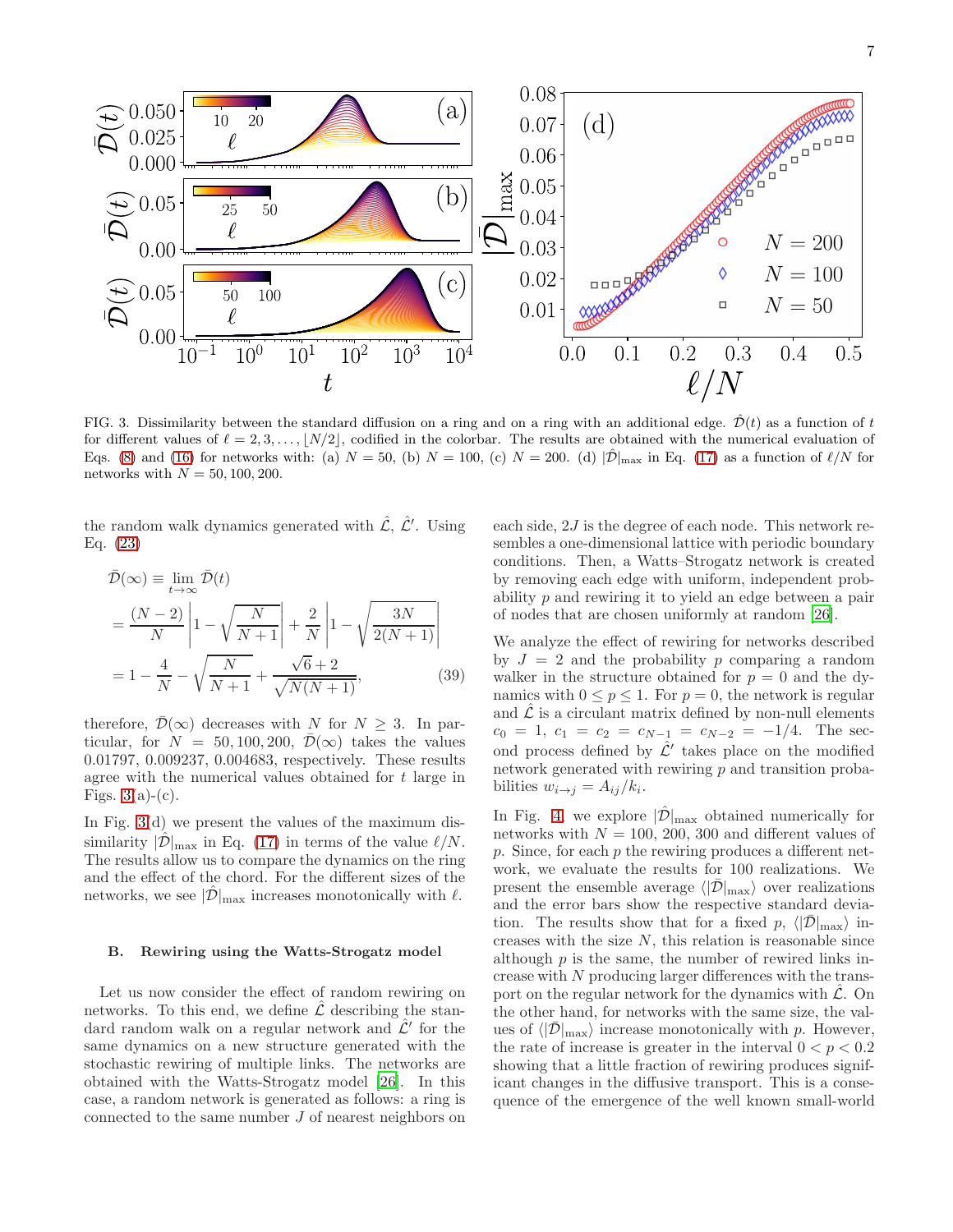

<span id="page-7-1"></span>FIG. 4. Comparison of the diffusive transport on a regular network and Watts-Strogatz random networks with rewiring probability p. Ensemble average  $\langle |\mathcal{D}|_{\text{max}} \rangle$  over 100 realizations of the random networks generated for each value of p, the error bars represent the standard deviation of the results, the sizes of the network are  $N = 100, 200, 300$ .

property in the Watts-Strogatz model [\[26](#page-11-4)].

# <span id="page-7-0"></span>V. COMPARING DIFFERENT RANDOM WALK STRATEGIES

In the applications described in Secs. [III](#page-2-0) and [IV,](#page-5-0) we compared the dynamics of random walkers to see the effect of modifications in the network through the introduction of new edges, changes in weights, and rewiring. In the following part, we describe two cases where the network is the same but the random walker is modified with a particular parameter.

### A. Degree biased random walks

In this section, we discuss degree-biased random walks. For this case, the random walker hops with transition probabilities  $w_{i\rightarrow j}$  depending on the degrees of the neighbors of the node i. Degree-biased random walks are defined by a transition matrix  $\mathbf{W}(\beta)$  with elements [\[22\]](#page-11-0)

<span id="page-7-2"></span>
$$
w_{i \to j}(\beta) = \frac{A_{ij}k_j^{\beta}}{\sum_{l=1}^{N} A_{il}k_l^{\beta}},\tag{40}
$$

where  $\beta$  is a real parameter. In Eq. [\(40\)](#page-7-2),  $\beta > 0$  describes the bias to hop to neighbor nodes with a higher degree, whereas for  $\beta < 0$  this behavior is inverted and, the walker tends to hop to nodes less connected. When  $\beta = 0$ , the normal random walk with  $w_{i \to j} = A_{ij}/k_i$  is recovered.

The random walk in Eq. [\(40\)](#page-7-2) is also defined in terms of a symmetric matrix of weights  $\Omega$  with elements  $\Omega_{ij}$  =  $A_{ij} (k_i k_j)^{\beta}$  with transition probabilities [\[5\]](#page-10-2)

$$
w_{i \to j} = \frac{\Omega_{ij}}{\sum_{l=1}^{N} \Omega_{il}} = \frac{\Omega_{ij}}{S_i}.
$$

Here  $S_i = \sum_{l=1}^{N} \Omega_{il}$  and represents the total weight of the node i (see Ref. [\[5](#page-10-2)] for a review of different random walks defined using a symmetric matrix of weights). In terms of this formalism, in connected undirected networks, degree biased random walks are ergodic for  $\beta$  finite and the stationary distribution is given by [\[5](#page-10-2)]

$$
p_i^{\infty} = \frac{S_i}{\sum_{l=1}^{N} S_l} = \frac{\sum_{l=1}^{N} (k_i k_l)^{\beta} A_{il}}{\sum_{l,m=1}^{N} (k_l k_m)^{\beta} A_{lm}}.
$$
 (41)

Degree biased random walks have been studied extensively in the literature in different contexts as varied as routing processes [\[27](#page-11-5)], chemical reactions [\[28\]](#page-11-6), extreme events [\[29,](#page-11-7) [30\]](#page-11-8), multiple random walks on networks [\[31,](#page-11-9) [32\]](#page-11-10), among others [\[22](#page-11-0), [33,](#page-11-11) [34](#page-11-12)]. Recently, degreebiased random walks have been generalized to include multiple biases [\[35](#page-11-13)], in potential-driven random walks [\[36\]](#page-11-14), to examine the influence of damage and aging in complex systems [\[37,](#page-11-15) [38](#page-11-16)] and, to incorporate a particular bias in each node [\[39](#page-11-17)].

Once defined the transition matrix for degree biased random walks, we can use this information in the definition of a normalized Laplacian matrix associated to the continuous-time dynamics

$$
\hat{\mathcal{L}}(\beta) = \mathbb{I} - \mathbf{W}(\beta). \tag{42}
$$

Here  $\beta$  is a given value of the bias parameter that serves as a reference to compare it with a second process

$$
\hat{\mathcal{L}}'(\beta') = \mathbb{I} - \mathbf{W}(\beta'). \tag{43}
$$

In this manner, we can compare the dynamics with bias parameter  $\beta'$  with a particular reference given by  $\beta$ .

In Fig. [5,](#page-8-0) we calculate numerically  $|\mathcal{D}|_{\text{max}}$  in Eq. [\(17\)](#page-2-5) as a function of  $\beta'$  considering three particular values of the reference value  $\beta$  for degree biased random walks on a scale-free Barabási-Albert network with power-law distributed node degrees, generated with the preferential attachment rule [\[40](#page-11-18)]. In this network the degrees present different values with the existence of some hubs and a high fraction of nodes with few neighbors. Due to this heterogeneity, the degree biased random walk strategy differs from the unbiased case. In a first analysis, we compare the unbiased case with  $\beta = 0$  with the dynamics with  $-5 \leq \beta' \leq 5$ , in particular  $|\bar{\mathcal{D}}|_{\max} = 0$  when  $\beta' = 0$ . We also implement the formalism for  $\beta = 2$ and  $\beta = -2$  as references. In particular, se see that for  $\beta = 2$ , the maximum dissimilarity  $|\mathcal{D}|_{\text{max}}$  remains relatively small for  $\beta' > 2$  in comparison with the values for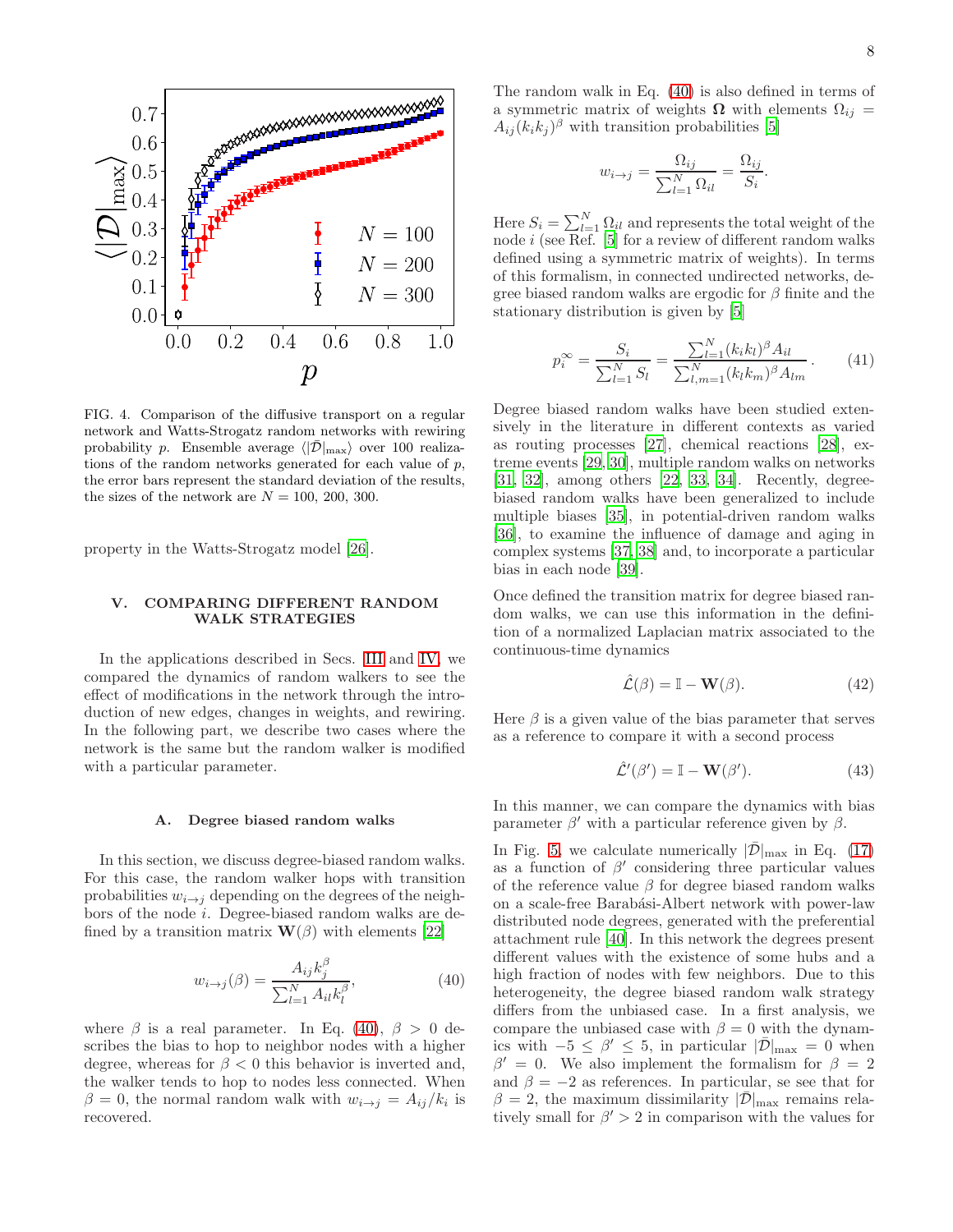

<span id="page-8-0"></span>FIG. 5. Maximum dissimilarity  $|\hat{\mathcal{D}}|_{\text{max}}$  for degree biased ran-dom walks in Eq. [\(40\)](#page-7-2) defined by  $\beta'$  using as a reference the dynamics with  $\beta = -2, 0, 2$  in a complex network of the Barabási-Albert type with  $N = 100$  nodes.

 $\beta' < 0$  evidencing marked differences between the respective processes.

The results also show that the dissimilarity measure implemented in Eq. [\(8\)](#page-1-2) depends on the order of the reference  $\hat{\mathcal{L}}$  and the second process  $\hat{\mathcal{L}}'$ . In the general case,  $\mathcal{D}_i(\hat{\mathcal{L}}, \hat{\mathcal{L}}'; t) \neq \mathcal{D}_i(\hat{\mathcal{L}}', \hat{\mathcal{L}}; t)$  with the exception of cases where  $\hat{\mathcal{L}}\hat{\mathcal{L}}' = \hat{\mathcal{L}}'\hat{\mathcal{L}}$  as, for example, when  $\hat{\mathcal{L}}$  and  $\hat{\mathcal{L}}'$  are circulant matrices.

#### B. Random walks with reset

In this section we consider a random walk with stochastic reset to a particular node [\[23\]](#page-11-1). The walker performs two types of steps: with probability  $1-\gamma$ , a random jump from the node currently occupied to a different node of the network, or, with probability  $\gamma$ , a resetting to a fixed node r. Without resetting ( $\gamma = 0$ ), the probability to hop to m from l is  $w_{l\rightarrow m}$ , the random walk is ergodic and described by the transition matrix W.

The dynamics with stochastic reset is defined by the transition probability matrix  $\Pi(r;\gamma)$  with elements

$$
\pi_{l \to m}(r; \gamma) \equiv (1 - \gamma)w_{l \to m} + \gamma \,\delta_{rm}, \tag{44}
$$

where  $\sum_{m=1}^{N} \pi_{l \to m}(r; \gamma) = 1$ . The matrix  $\Pi(r; \gamma)$  completely entails the process with resetting, which is able to reach all the nodes of the network if the resetting probability  $\gamma$  is  $\langle 1$ . The matrices **W** and  $\Pi(r;\gamma)$  are stochastic matrices: knowing their eigenvalues and eigenvectors allows the calculation of the occupation probability at any time, including the stationary distribution at  $t \to \infty$ , as well as the mean first passage time to any node. The eigenvalues and eigenvectors of  $\Pi(r;\gamma)$  are related to those of  $W$ , which is recovered in the limit

 $\gamma = 0$  (see a detailed discussion in Refs. [\[23](#page-11-1), [24](#page-11-2), [41,](#page-11-19) [42\]](#page-11-20)).

The connection between the eigenvalues  $\lambda_l$  of **W** and  $\zeta_l(r;\gamma)$  for  $\Pi(r;\gamma)$  is obtained from the relation [\[23\]](#page-11-1)

$$
\mathbf{\Pi}(r;\gamma) = (1-\gamma)\mathbf{W} + \gamma \mathbf{\Theta}(r),\tag{45}
$$

where the elements of the matrix  $\mathbf{\Theta}(r)$  are  $\Theta_{lm}(r)$  =  $\delta_{mr}$ . Namely,  $\Theta(r)$  has entries 1 in the  $r^{th}$ -column and null entries everywhere else, therefore (see Ref. [\[23\]](#page-11-1) for details)

<span id="page-8-1"></span>
$$
\zeta_l(r;\gamma) = \begin{cases} 1 & \text{for } l = 1, \\ (1 - \gamma)\lambda_l & \text{for } l = 2, 3, \dots, N. \end{cases}
$$
(46)

This result reveals that the eigenvalues are independent of the choice of the resetting node  $r$ . On the other hand, the left eigenvectors of  $\Pi(r;\gamma)$  are given by [\[23\]](#page-11-1)

<span id="page-8-2"></span>
$$
\langle \bar{\psi}_1(r;\gamma) | = \langle \bar{\phi}_1 | + \sum_{m=2}^N \frac{\gamma}{1 - (1 - \gamma)\lambda_m} \frac{\langle r | \phi_m \rangle}{\langle r | \phi_1 \rangle} \langle \bar{\phi}_m |
$$
\n(47)

whereas  $\langle \bar{\psi}_l(r;\gamma) | = \langle \bar{\phi}_l |$  for  $l = 2, ..., N$ . Similarly, the right eigenvectors are given by:  $|\psi_1(r;\gamma)\rangle = |\phi_1\rangle$  and [\[23](#page-11-1)]

<span id="page-8-3"></span>
$$
|\psi_l(r;\gamma)\rangle = |\phi_l\rangle - \frac{\gamma}{1 - (1 - \gamma)\lambda_l} \frac{\langle r|\phi_l\rangle}{\langle r|\phi_1\rangle} |\phi_1\rangle, \qquad (48)
$$

for  $l = 2, \ldots, N$ .

Once described the dynamics with resetting and modifications that the stochastic restart introduces in the eigenvalues and eigenvectors of  $\Pi(r; \gamma)$ , let us now to compare the process defined in continuous time by the matrix

<span id="page-8-4"></span>
$$
\hat{\mathcal{L}} = \mathbb{I} - \mathbf{W} \tag{49}
$$

with eigenvalues  $\xi_l = 1 - \lambda_l$  and right and left eigenvectors  $|\phi_l\rangle$ ,  $\langle \bar{\phi}_l|$  and a second process with resetting given by

<span id="page-8-5"></span>
$$
\hat{\mathcal{L}}' = \mathbb{I} - \mathbf{\Pi}(r; \gamma) \tag{50}
$$

with eigenvalues  $\xi'_l = 1 - \zeta_l(r; \gamma)$  where  $\zeta_l(r; \gamma)$  is given by Eq. [\(46\)](#page-8-1) and eigenvectors  $|\psi_i(r;\gamma)\rangle$ ,  $\langle \bar{\psi}_i(r;\gamma)|$  in Eqs.  $(47)-(48)$  $(47)-(48)$  $(47)-(48)$ .

Here, it is important to notice that using the definitions in Eqs. [\(49\)](#page-8-4) and [\(50\)](#page-8-5):  $\mathcal{L} - \mathcal{L}' = \gamma [\Theta(r) - \mathbf{W}]$ . Therefore the direct comparison of the elements of  $\hat{\mathcal{L}}$  and  $\hat{\mathcal{L}}'$  gives

<span id="page-8-6"></span>
$$
\sum_{i,j=1}^{N} |\mathcal{L}_{ij} - \mathcal{L}'_{ij}| = \gamma \sum_{i,j=1}^{N} |\delta_{rj} - w_{i \to j}|.
$$
 (51)

Showing that this particular comparison of elements is proportional to  $\gamma$  and does not give more information of the differences between the two dynamics.

For the processes defined by  $\hat{\mathcal{L}}$  and  $\hat{\mathcal{L}}'$ , we evaluate the relations in Eqs. [\(13\)](#page-2-1)-[\(15\)](#page-2-2) to express the results in terms of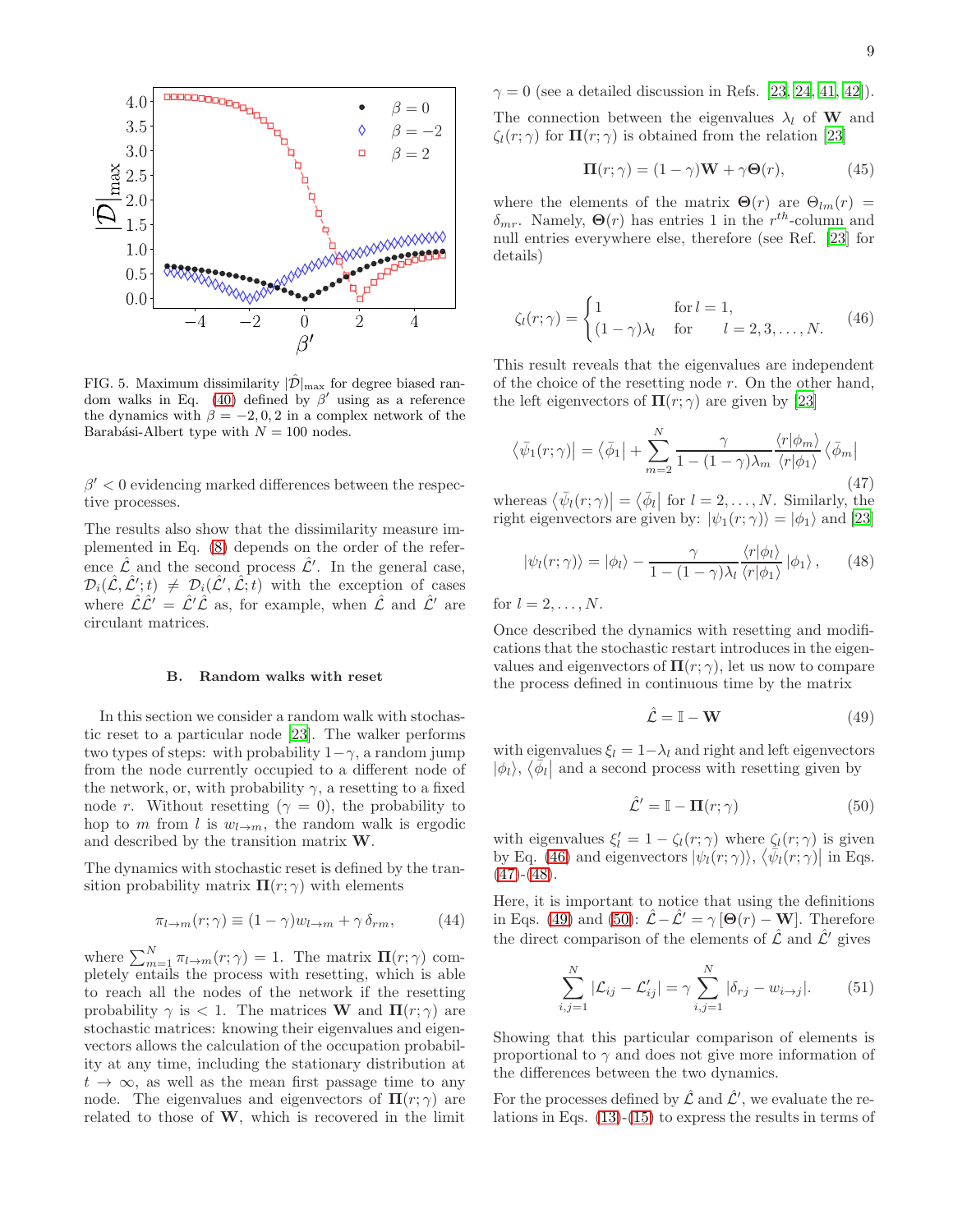

<span id="page-9-0"></span>FIG. 6. Maximum dissimilarity  $|\bar{\mathcal{D}}|_{\text{max}}$  between standard random walks and random dynamics with reset to the node r with probability  $\gamma$  for networks with  $N = 100$  nodes: (a) Barbell, (b) Watts-Strogatz, (c) Erdös-Rényi and, (d) Barabási-Albert, where each newly introduced node connects to m previous nodes  $(m = 1)$ . We depict the values of  $|\hat{\mathcal{D}}|_{\text{max}}$  as a function of  $\gamma$ for all the nodes  $r = 1, ..., N$ . To identify the effects of resetting, we colored each node r and the curves with results using respective closeness centrality  $C_r \equiv \frac{N}{\sum_{j=1}^N d_{rj}}$  of node  $r = 1, ..., N$ .

 $|\phi_l\rangle$ ,  $\langle \bar{\phi}_l|$  for the dynamics without resetting. We obtain

$$
\langle \Psi_i(t) | \Psi'_i(t) \rangle = \sum_{l=1}^N \langle i | \phi_l \rangle \langle \bar{\phi}_l | i \rangle e^{-(\xi_l + \xi'_l)t} + \gamma \sum_{m=2}^N \frac{1}{\xi'_m} \langle r | \phi_m \rangle \langle \bar{\phi}_m | i \rangle \left( 1 - e^{-\xi'_m t} \right),
$$

$$
\langle \Psi_i(t) | \Psi_i(t) \rangle = \sum_{l=1}^N \langle i | \phi_l \rangle \langle \bar{\phi}_l | i \rangle e^{-2\xi_l t},
$$

$$
\langle \Psi'_i(t) | \Psi'_i(t) \rangle = \sum_{l=1}^N \langle i | \phi_l \rangle \langle \bar{\phi}_l | i \rangle e^{-2\xi'_l t} + \gamma \sum_{m=2}^N \frac{1}{\xi'_m} \langle r | \phi_m \rangle \langle \bar{\phi}_m | i \rangle \left( 1 - e^{-2\xi'_m t} \right).
$$

Using this information, we can evaluate  $\mathcal{D}_i(\hat{\mathcal{L}}, \hat{\mathcal{L}}';t)$  in Eq. [\(8\)](#page-1-2) to obtain the maximum dissimilarity  $|\bar{\mathcal{D}}|_{\text{max}}$  in Eq. [\(17\)](#page-2-5).

In Fig. [6,](#page-9-0) we present the numerical values of  $|\mathcal{D}|_{\text{max}}$  as a function of  $\gamma$  for networks with  $N = 100$  considering all the values of r for the resetting node, each network is presented as an inset. The node  $r$  and the curves with results are colored the using respective closeness centrality  $C_r \equiv \frac{N}{\sum_{j=1}^{N} d_{rj}}$  of node  $i = 1, ..., N$ . In Fig. [6\(](#page-9-0)a) we analyze a Barbell graph (constructed by connecting two fully connected networks with 45 nodes with a line of 10 nodes) [\[43\]](#page-11-21). In Fig. [6\(](#page-9-0)b) a Watts-Strogatz net-work [\[26\]](#page-11-4) with rewiring probability  $p = 0.01$ . In panel Fig.  $6(c)$  $6(c)$  an Erdös-Rényi network [\[44](#page-11-22)] with average degree  $\langle k \rangle = 2.72$ , and in [6\(](#page-9-0)d) a scale-free Barabási-Albert network with power-law distributed node degrees, generated with the preferential attachment rule [\[40\]](#page-11-18).

In general, our findings in Fig. [6](#page-9-0) show the global differ-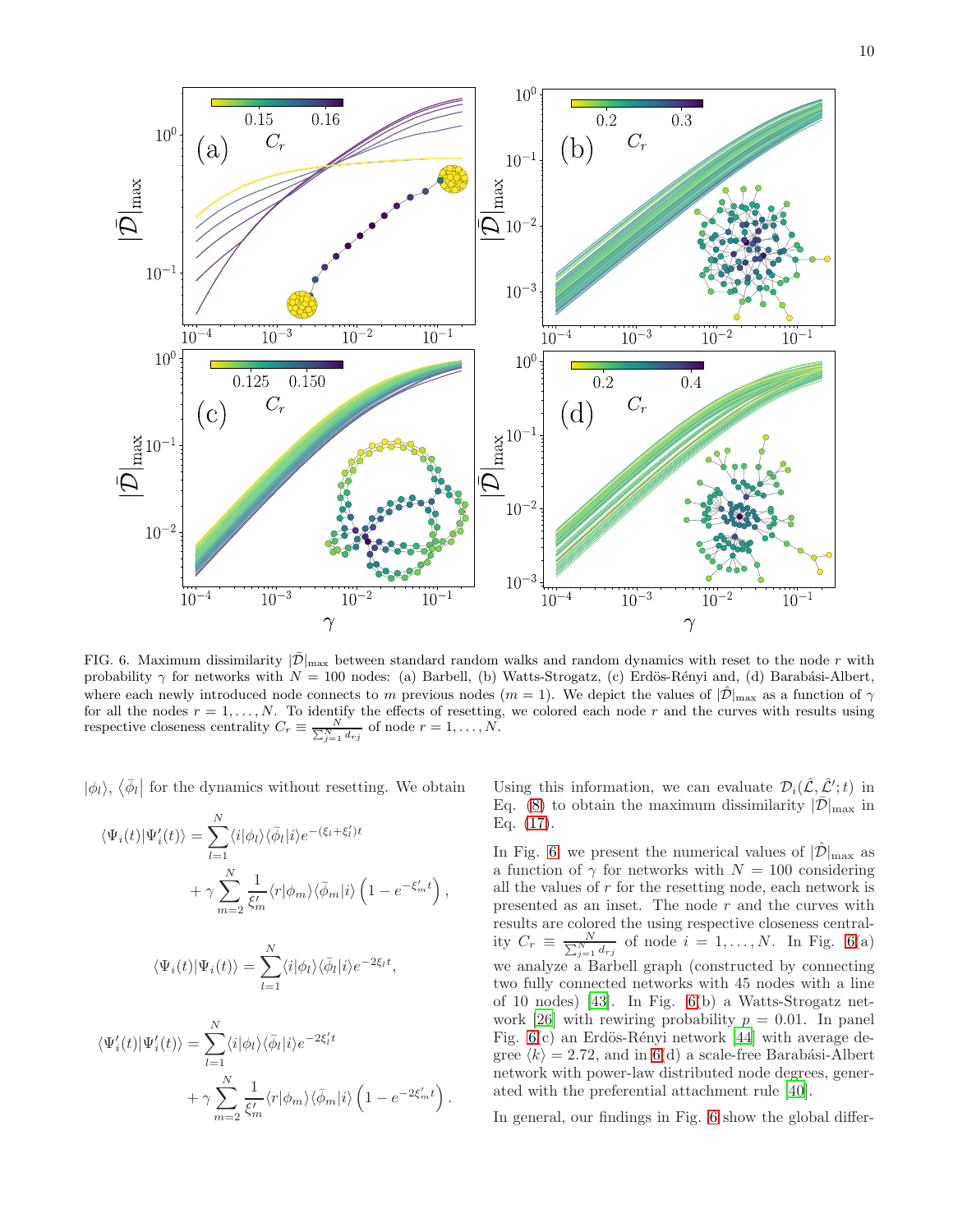ence between the diffusion and the diffusion with stochastic reset on networks. The characterization given by  $|\bar{\mathcal{D}}|_{\text{max}}$  goes beyond what can be obtained by a direct comparison of the matrical elements in Eq. [\(51\)](#page-8-6) revealing the dependence with the node  $r$  where the reset is produced. These particularities are observed in all the networks analyzed but are more evident in the case of the Barbell graph in Fig. [6\(](#page-9-0)a).

## VI. CONCLUSIONS

We explore the comparison between diffusive transportation processes on networks. The implemented measure quantifies the dissimilarity of states that evolve with the information consigned in normalized Laplacians  $\mathcal L$ and  $\mathcal{L}'$  for two dynamical processes. We use the dissimilarity  $\mathcal{D}_i(\hat{\mathcal{L}}, \hat{\mathcal{L}}'; t)$  defined in terms of eigenvalues and eigenvectors of  $\mathcal L$  and  $\mathcal L'$  to compare the states at time t of the systems considering the initial node  $i$ . In particular,  $\mathcal{D}_i(\hat{\mathcal{L}}, \hat{\mathcal{L}}'; t = 0) = 0$  and  $\mathcal{D}_i(\hat{\mathcal{L}}, \hat{\mathcal{L}}'; t \to \infty)$  establishes a comparison of the respective stationary distributions. A global quantity  $\bar{\mathcal{D}}(t)$  and its maximum  $|\bar{\mathcal{D}}|_{\text{max}}$  are also introduced.

We illustrated all the mathematical framework implemented with the exploration of several cases as follows: First, we analyze dynamics where  $\hat{\mathcal{L}}$  and  $\hat{\mathcal{L}}'$  are circulant matrices. In this case, the comparison between the two processes depends exclusively on the eigenvalues of each matrix. Secondly, we explore the effect of the addition of a new edge in a ring and the effect of stochastic rewiring using the Watts-Strogatz model. In a third case, we compare the transport when the network is the same but the way a random walker hops between nodes changes. We explored degree-biased random walks and local random walks with stochastic reset to the initial node.

For all the dynamics explored, we observed that the quantities analyzed provide a method to compare matrices defining diffusive transport on networks considering the evolution of states and capturing the complexity of the diffusion on these structures. A similar approach using other dynamical processes can be useful to evaluate the effect of modifications in a complex system, for example, the introduction of a new route in a public transportation system, the reduction of the functionality in a system due to aging, among many others.

### ACKNOWLEDGMENTS

APR and acknowledges support from Ciencia de Frontera 2019 (CONACYT), project "Sistemas complejos estocásticos: Agentes móviles, difusión de partículas, y dinámica de espines" (Grant No. 10872).

- <span id="page-10-0"></span>[1] A. Barrat, M. Barthélemy, and A. Vespignani, Dynamical Processes on Complex Networks (Cambridge University Press, Cambridge, 2008).
- <span id="page-10-15"></span>[2] B. D. Hughes, Random Walks and Random Environments: Vol. 1: Random Walks (Oxford University Press, New York, 1995).
- [3] L. Lovász, in Combinatorics, Paul Erdős is Eighty, Vol. 2, edited by D. Miklós, V. T. Sós, and T. Szőnyi (János Bolyai Mathematical Society, Budapest, 1996) pp. 353–398.
- <span id="page-10-1"></span>[4] P. Blanchard and D. Volchenkov, Random walks and diffusions on graphs and databases. An introduction, Springer Series in Synergetics (Springer, Berlin, 2011).
- <span id="page-10-2"></span>[5] A. P. Riascos and J. L. Mateos, [J. Complex Netw.](http://dx.doi.org/10.1093/comnet/cnab032) 9, cnab032 (2021).
- <span id="page-10-16"></span>[6] J. D. Noh and H. Rieger, [Phys. Rev. Lett.](http://dx.doi.org/10.1103/PhysRevLett.92.118701) **92**, 118701 (2004).
- <span id="page-10-3"></span>[7] N. Masuda, M. A. Porter, and R. Lambiotte, Phys. Rep. 716–717, 1 (2017).
- <span id="page-10-4"></span>[8] A. P. Riascos and J. L. Mateos, Phys. Rev. E 86[, 056110 \(2012\).](http://dx.doi.org/10.1103/PhysRevE.86.056110)
- [9] A. P. Riascos and J. L. Mateos, Phys. Rev. E 90[, 032809 \(2014\).](http://dx.doi.org/10.1103/PhysRevE.90.032809)
- <span id="page-10-5"></span>[10] T. M. Michelitsch, A. P. Riascos, B. A. Collet, A. F. Nowakowski, and F. C. G. A. Nicolleau, Fractional Dynamics on Networks and Lattices (ISTE/Wiley, London, 2019).
- <span id="page-10-6"></span>[11] M. E. J. Newman, Networks: An Introduction (Oxford University Press, Oxford, 2010).
- [12] C. Godsil and G. Royle, *Algebraic Graph Theory*, Graduate Texts in Mathematics, Vol. 207 (Springer, Berlin, 2001).
- <span id="page-10-7"></span>[13] P. Van Mieghem, Graph Spectra for Complex Networks (Cambridge University Press, New York, 2011).
- <span id="page-10-8"></span>[14] C. Donnat and S. Holmes, [Ann. Appl. Stat.](http://dx.doi.org/10.1214/18-AOAS1176) **12**, 971 (2018).
- <span id="page-10-9"></span>[15] R. W. Hamming, [Bell Syst. Tech. J.](http://dx.doi.org/10.1002/j.1538-7305.1950.tb00463.x) 29, 147 (1950).
- <span id="page-10-10"></span>[16] P. Jaccard, [Bull. de la Soc. Vaud. des Sci. Nat.](http://dx.doi.org/10.5169/seals-266450) 37, 547 (1901).
- <span id="page-10-11"></span>[17] M. Levandowsky and D. Winter, Nature 234[, 34 \(1971\).](http://dx.doi.org/10.1038/234034a0)
- <span id="page-10-12"></span>[18] H. Hartle, B. Klein, S. McCabe, A. Daniels, G. St-Onge, C. Murphy, and L. Hébert-Dufresne, [Proc. R. Soc. A: Math. Phys. Eng. Sci.](http://dx.doi.org/ 10.1098/rspa.2019.0744) 476, 20190744 (2020).<br>G. Jurman. R. Visintainer. M. Filosi. S.
- <span id="page-10-13"></span>[19] G. Jurman, R. Visintainer, M. Filosi, S. Riccadonna, and C. Furlanello, in [2015 IEEE International Conference on Data Science and Advanced Analytics \(DSAA\)](http://dx.doi.org/10.1109/DSAA.2015.7344816) (2015) pp. 1–10.
- [20] D. K. Hammond, Y. Gur, and C. R. Johnson, in [2013 IEEE Global Conference on Signal and Information Processing](http://dx.doi.org/10.1109/GlobalSIP.2013.6736904) (2013) pp. 419–422.
- <span id="page-10-14"></span>[21] C. B. Scott and E. Mjolsness, Plos One 16[, e0249624 \(2021\).](http://dx.doi.org/10.1371/journal.pone.0249624)